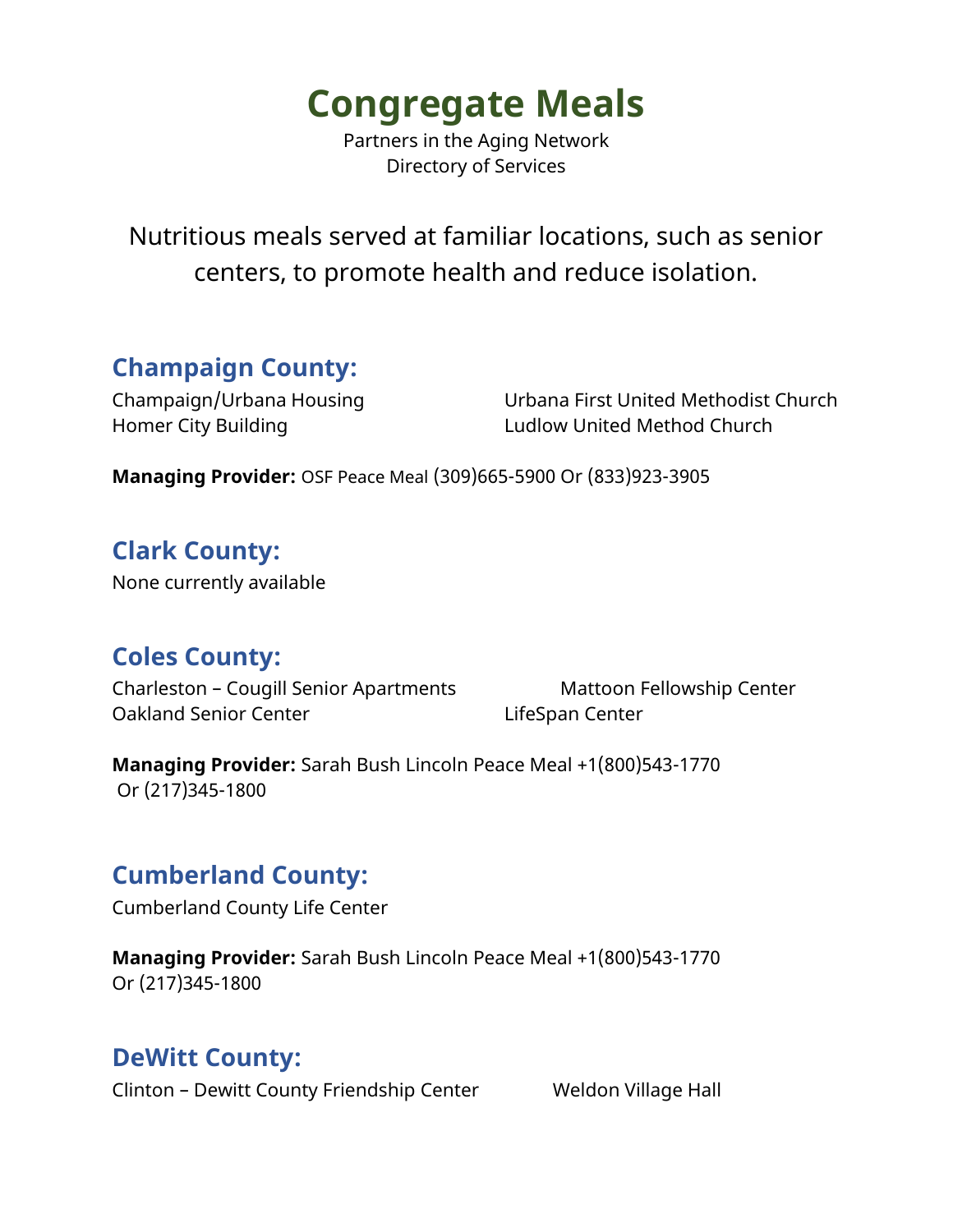Partners in the Aging Network Directory of Services Farmer City - Santa Anna Township Hall Farmer City Restaurant Program

**Managing Provider:** OSF Peace Meal (309)665-5900 Or (833)923-3905

## **Douglas County:**

Atwood – United Methodist Tuscola Senior Center Villa Grove Senior Center

**Managing Provider:** Sarah Bush Lincoln Peace Meal +1(800)543-1770 Or (217)345-1800

## **Edgar County:**

Brocton Senior Center **Chrisman American Legion Hall** Hume Community Center **Paris- The Main Street Cafe** Paris- Chester P. Sutton Community Center

**Managing Provider:** Sarah Bush Lincoln Peace Meal +1(800)543-1770 Or (217)345-1800

#### **Ford County:**

Gibson City Senior Service Center Roberts - Happy Days Diner Paxton Nutrition Site (Park District Building)

**Managing Provider:** OSF Peace Meal (309)665-5900 Or (833)923-3905

## **Iroquois County:**

Cissna Park - Farmer Convention Center Cissna Park - DQ Restaurant Milford – Bert's Place Watseka – Family Table Restaurant

**Managing Provider:** OSF Peace Meal (309)665-5900 Or (833)923-3905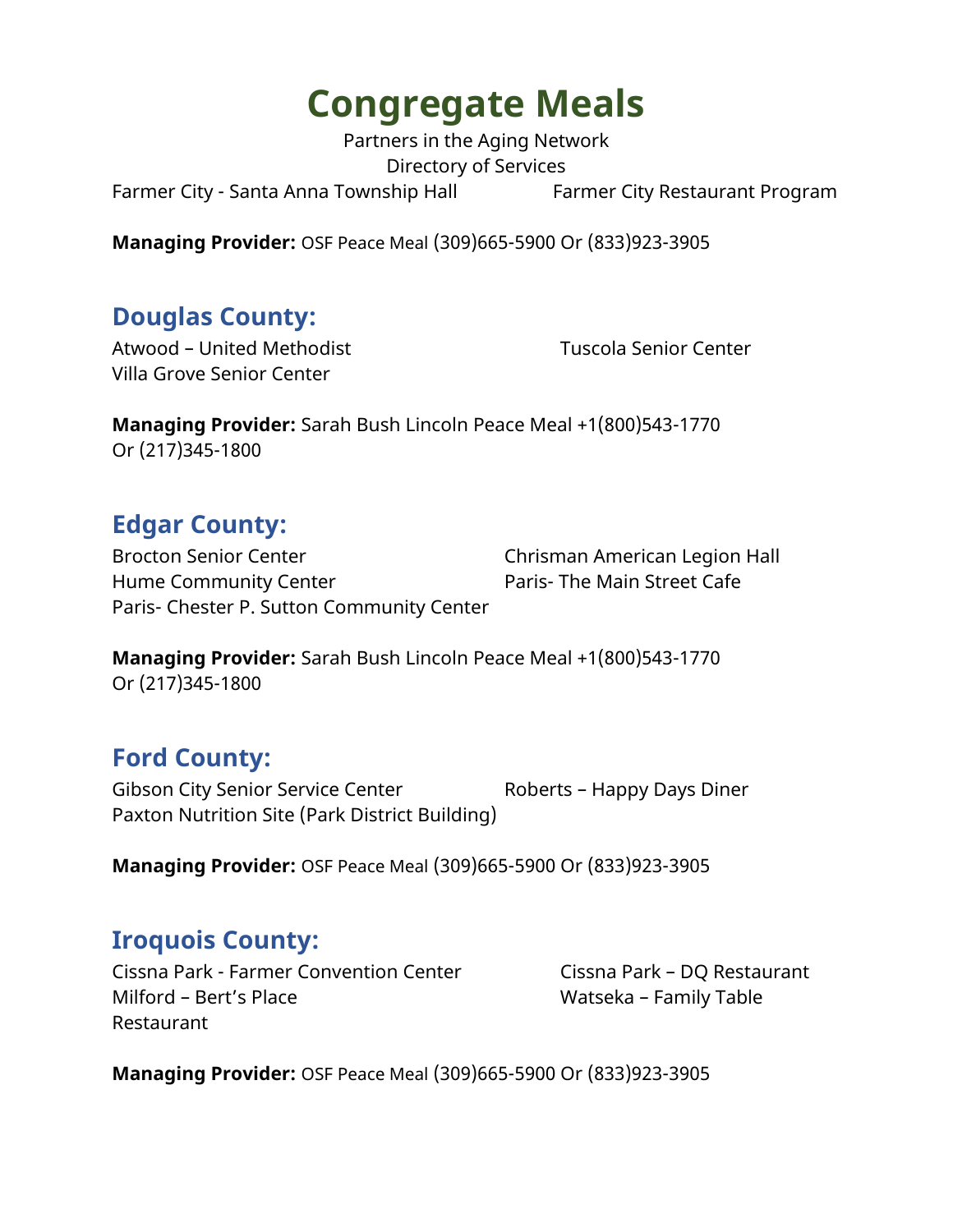Partners in the Aging Network Directory of Services

#### **Livingston County:**

Dwight Senior Center **Pontiac - Hi-Rise/Livingston Apts** 

**Managing Provider:** OSF Peace Meal (309)665-5900 Or (833)923-3905

# **Macon County:**

The Woods Apartments (\*Secured) The Lexington

Concord Apartments (\*Secured) Decatur-Macon County Senior Center Hartford Apartments (\*Secured) Oxford House Apartments (\*Secured) The Reserve at Lakeview (\*Secured) Spring Creek Apartments (\*Secured)

**Managing Provider:** Catholic Charities (217)428-3458

## **McLean County:**

Chenoa - St. Paul's Evangelical Lutheran Church Saybrook – Harvest Table Diner Danvers - Fire Dept. Meeting Room Leroy – Living Well United Normal – Activity and Recreation Center Bloomington – Lincoln Towers Lexington – Community Building **Bloomington - Woodhill Towers** 

**Managing Provider:** OSF Peace Meal (309)665-5900 Or (833)923-3905

## **Moultrie County:**

Bethany - Cafe Sullivan - Sullivan - Sullivan Senior Center

**Managing Provider:** Sarah Bush Lincoln Peace Meal +1(800)543-1770 Or (217)345-1800

## **Piatt County:**

Monticello Center

**Managing Provider:** OSF Peace Meal (309)665-5900 Or (833)923-3905